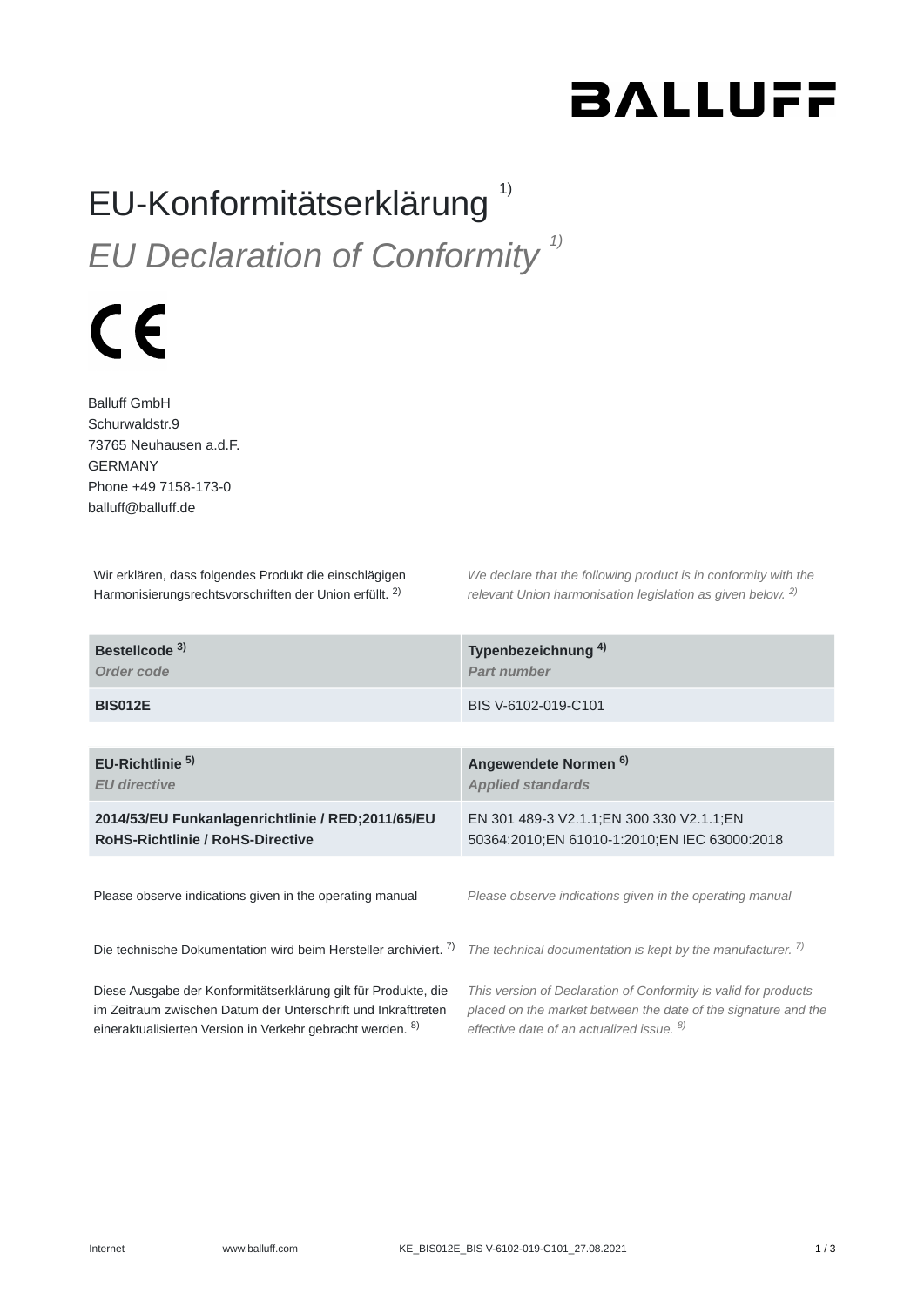### **BALLUFF**

Neuhausen 27.08.2021

i. A. St lean

Stefan Kau<br>Director, Product Development RF Systems